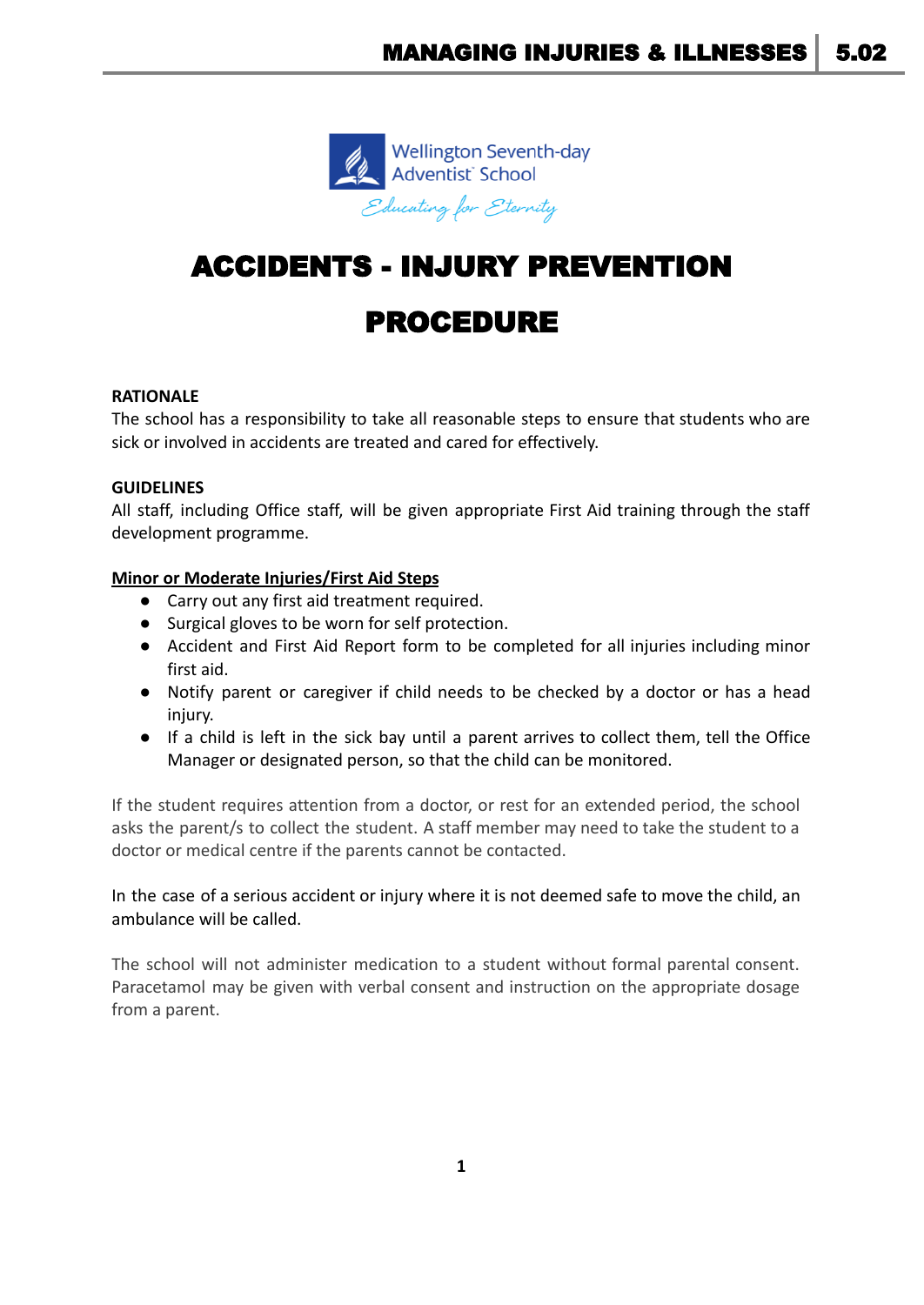#### **Serious Injuries and Illnesses**

When dealing with a serious injury, we follow the processes outlined below.

#### **Immediate response**

- 1. Comfort the patient but do not move them, or leave them unattended. Assess the scene to ensure your own safety and that of the first aiders. Keep calm. Always follow the correct procedure for dealing with [blood and other body fluids.](https://demo.schooldocs.co.nz/420.htm)
- 2. Ask for help to:
	- summon the trained first-aiders
	- call an ambulance, if necessary. Do not hesitate to do this
	- prevent further injury if a hazard was involved, for example, direct traffic away
	- notify the Principal
	- secure the scene
	- record names of witnesses
	- keep unnecessary people away from the site.
- 3. Contact parents/caregivers or emergency contact.
	- If the injured/ill person is a student, contact their caregivers as soon as possible.
	- $\circ$  If the injured/ill person is an adult, inform a suitable emergency contact as soon as possible.
- 4. Record and report as appropriate.

# **Transporting an injured or ill person**

If a person suffers a medical emergency, call an ambulance immediately. If you are not sure if the situation is an emergency, you can still call 111 and the responder can help you decide how best to help the person, and can give advice on transport options.

For medical advice that is not an emergency, phone Healthline on 0800 611 116 where registered nurses can advise on where to take the injured or ill person, and by what means.

If the patient is a student and their caregiver has not arrived, they may benefit from having a familiar staff member travel with them. Ambulance staff will advise what is possible and appropriate for the situation. The Principal, or available senior staff member, should take into account the operational requirements of the school when releasing a staff member to travel with the patient.

# **Reporting, recording, and investigating**

We record, report, and investigate any serious injury as appropriate